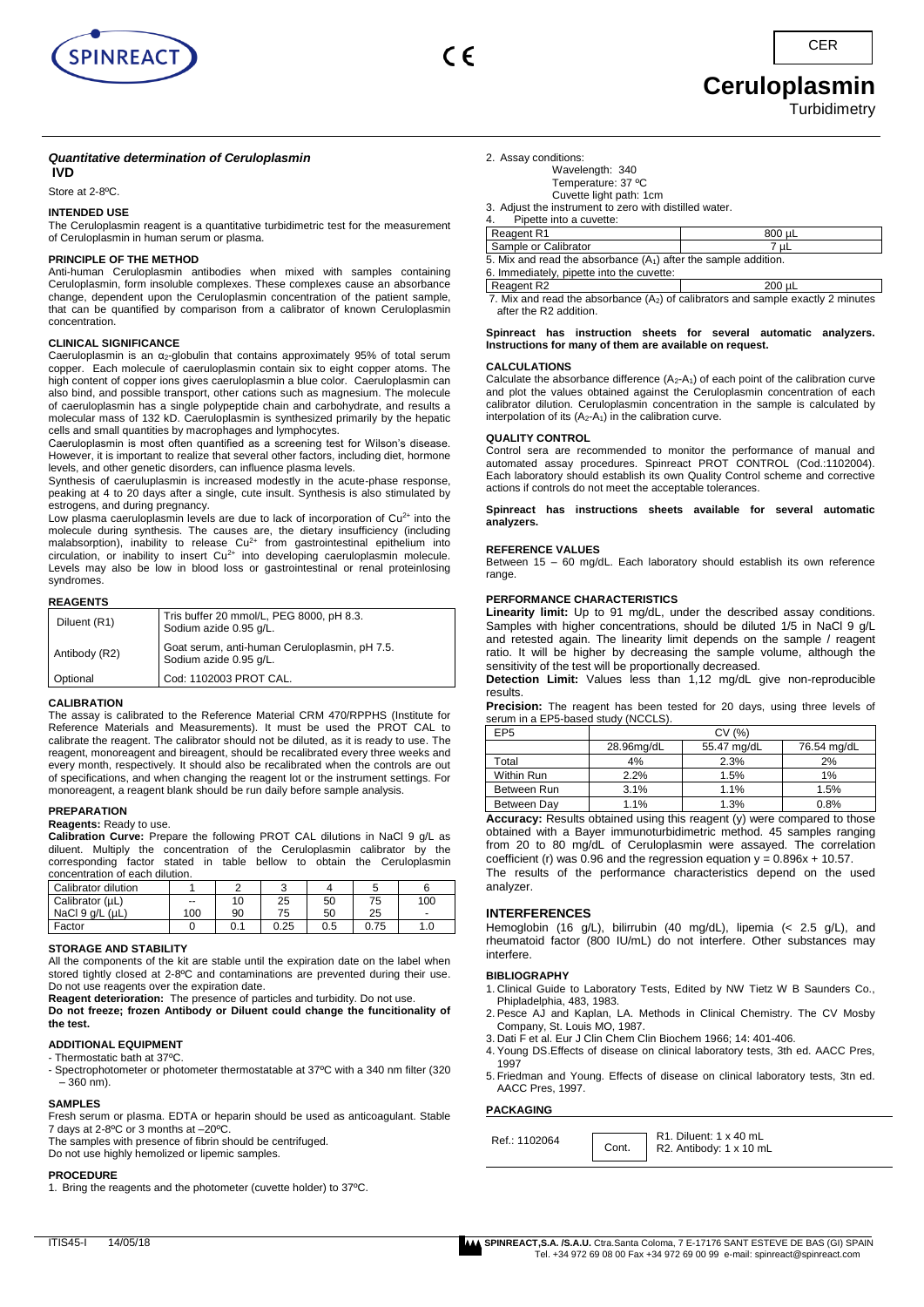

#### *Determinación cuantitativa de Ceruloplasmina* **IVD**

Conservar a 2 - 8ºC.

# **USO PREVISTO**

El reactivo Ceruloplasmina es un ensayo turbidimétrico para la cuantificación de Ceruloplasmina en suero o plasma humano.

#### **PRINCIPIO DEL MÉTODO**

Los anticuerpos Ceruloplasmina forman compuestos insolubles cuando se combinan con la Ceruloplasmina de la muestra del paciente, ocasionando un cambio de absorbancia proporcional a la concentración de Ceruloplasmina en la muestra, y que puede ser cuantificada por comparación con un calibrador de Ceruloplasmina de concentración conocida.

#### **SIGNIFICADO CLÍNICO**

La Ceruloplasmina es una α2-globulina que contiene aproximadamente el 95% del total del cobre en suero. Cada molécula de Ceruloplasmina contiene de 6 a 8 átomos de Cobre. El elevado contenido de iones Cobre confiere a la molécula el color azul que presenta. La Ceruloplasmina también se puede unir, y probablemente transportar, otros cationes como el magnesio. La molécula de ceruloplasmina es una cadena simple polipeptídica con carbohidratos, y tiene un peso molecular de 132KD. Ceruloplasmina es sintetizada principalmente por células hepáticas, y en pequeñas cantidades por macrófagos y linfocitos.

El test de Ceruloplasmina se utiliza muy frecuentemente como método de screening para la detección de la enfermedad de Wilson. Sin embargo, es importante tener en cuenta que muchos factores pueden influir en los niveles de plasma, incluida la dieta, los niveles de hormonas, y otros desórdenes genéticos.

La síntesis de ceruloplasmina se ve ligeramente incrementada en la respuesta de fase aguda. Su síntesis también se ve estimulada por la presencia de estrógenos, y durante el embarazo.

Niveles bajos de Ceruloplasmina en plasma se deben a la pérdida de la incorporación de Cu+2 durante la síntesis de la molécula. Las causas son la insuficiencia dietética (incluyendo malabsorción), dificultad para liberar Cu+2 del epitelio gastrointestinal a la circulación, o dificultad para insertar Cu+2 en el desarrollo de la molécula de Ceruloplasmina. Los niveles también serán bajos en síndromes gastrointestinales o que impliquen pérdida de sangre o pérdida de proteínas renales.

# **REACTIVOS**

| Diluyente (R1)  | Tampón tris 20 mmol/L, PEG 8000, pH, 8.3.<br>Azida sódica 0.95 g/L.           |
|-----------------|-------------------------------------------------------------------------------|
| Anticuerpo (R2) | Suero de cabra, anti-ceruloplasmina humana, pH 7.5.<br>Azida sódica 0.95 g/L. |
| Opcional:       | Ref: 1102003 PROT CAL.                                                        |

#### **CALIBRACIÓN**

El ensayo está calibrado frente a un Material de Referencia CRM 470/RPPHS (Institute for Reference Materials and Measurements, IRMM). Se recomienda el uso del Calibrador PROT CAL para la Calibración. El reactivo (tanto monoreactivo como bireactivo) se debe recalibrar cada tres semanas, cuando los controles están fuera de especificaciones, y cuando el lote de reactivo o la configuración del instrumento cambia. En el caso de monoreactivo debe correrse un blanco de reactivo antes de las muestras.

#### **PREPARACION**

**Reactivos:** Listos Para el uso.

**Curva de Calibración:** Preparar las siguientes diluciones del PROT CAL en NaCl 9 g/L como diluyente. Para obtener las concentraciones de cada dilución de Ceruloplasmina, multiplicar la concentración de Ceruloplasmina del calibrador por el factor correspondiente indicado en la tabla:

| uci valibrador bor or lavíor correspondichte indicado en la tabla. |       |     |      |     |      |     |
|--------------------------------------------------------------------|-------|-----|------|-----|------|-----|
| Dilución calibrador                                                |       |     |      |     |      |     |
| Calibrador (µL)                                                    | $- -$ | 10  | 25   | 50  | 75   | 100 |
| NaCl $9$ $a/L$ ( $uL$ )                                            | 100   | 90  | 75   | 50  | 25   |     |
| Factor                                                             |       | 0.1 | 0.25 | 0.5 | 0.75 | 1.0 |

#### **CONSERVACIÓN Y ESTABILIDAD**

Todos los componentes del kit son estables hasta la fecha de caducidad cuando se mantienen los viales bien cerrados a 2-8ºC, y se evita la contaminación durante su uso. No utilizar reactivos que hayan sobrepasado la fecha de caducidad.

**Indicadores de deterioro**: La presencia de partículas y turbidez.

No congelar; la congelación del Anticuerpo o Diluyente puede afectar la funcionalidad de los mismos.

# **MATERIAL ADICIONAL**

- Baño de agua a 37ºC.

Espectrofotómetro o fotómetro con cubeta termostatizable a 37°C para lecturas a 340 nm (320-360 nm).

## **MUESTRAS**

Suero o plasma fresco, recogido con heparina o EDTA como anticoagulantes. Estable 7 días a 2-8ºC o 3 meses a -20ºC.

Las muestras con restos de fibrina deben centrifugarse. No utilizar muestras altamente hemolizadas o lipémicas.

# **PROCEDIMIENTO**

- 1. Calentar los reactivos y el fotómetro (portacubetas) a 37ºC.
- 2. Condiciones del ensayo: Longitud de onda: 340 nm Temperatura: 37ºC

Paso de luz de la cubeta: 1 cm

3. Ajustar el espectrofotómetro a cero frente a agua destilada.

4. Pipetear en una cubeta:

| $\tau$ . There is the concerning $\tau$                                                  |     |  |
|------------------------------------------------------------------------------------------|-----|--|
| Reactivo R1 $(\mu L)$                                                                    | 800 |  |
| Muestra o Calibrador (µL)                                                                |     |  |
| $F$ . Mandoru la si la akasikansia $(A \setminus A)$ desauta de la adisita de la musatro |     |  |

5. Mezclar y leer la absorbancia (A1) después de la adición de la muestra. 6. Inmediatamente después, pipetear en la cubeta:

| Reactivo $R2$ ( $\mu$ L)                                                            | 200 |  |
|-------------------------------------------------------------------------------------|-----|--|
| 7. Mezclar y leer la absorbancia (A <sub>2</sub> ) exactamente después de 2 minutos |     |  |

de añadir el reactivo R2.

#### **Spinreact dispone de adaptaciones detalladas a la mayoría de analizadores automáticos del mercado. Solicite la información a su distribuidor.**

# **CÁLCULOS**

Calcular la diferencia de absorbancias  $(A_2 - A_1)$  obtenidas para los distintos calibradores, y construir la curva de calibración de los valores obtenidos frente a las concentraciones de Ceruloplasmina de cada dilución del Calibrador. La concentración de Ceruloplasmina en la muestra se calcula por interpolación de su diferencia (A<sub>2</sub>– A<sub>1</sub>) en la curva de calibración.

# **CONTROL DE CALIDAD**

Se recomienda utilizar sueros control para controlar los ensayos tanto en procedimiento manual como en automático. Debe usarse el control de SPINREACT PROT CONTROL (Ref.: 1102004).

Cada laboratorio debería establecer su propio Control de Calidad y establecer correcciones en el caso de que los controles no cumplan con las tolerancias exigidas.

# **VALORES DE REFERENCIA**

Entre 15 – 60 mg/dL. Es recomendable que cada laboratorio establezca sus propios valores de referencia.

# **CARACTERÍSTICAS DEL MÉTODO**

**Rango de medida:** hasta 91 mg/dL, en las condiciones descritas del ensayo. Las muestras con valores superiores deben diluirse 1/5 con NaCl 9 g/L y ensayarse de nuevo. El intervalo de medida depende de la relación muestra/reactivo. Disminuyendo el volumen de muestra, se aumenta el límite superior del intervalo de medida, aunque se reduce la sensibilidad.

**Límite de detección:** valores por debajo de 1,12 mg/dL dan lugar a resultados poco reproducibles*.*

**Precisión:** El reactivo ha sido probado durante 20 días con tres niveles diferentes de suero en un estudio basado en las normas EP5 (NCCLS).

| EP <sub>5</sub> | CV (%)      |             |             |
|-----------------|-------------|-------------|-------------|
|                 | 28.96 mg/dL | 55.47 mg/dL | 76.54 mg/dL |
| Total           | 4%          | 2.3%        | 2%          |
| Within Run      | 2.2%        | 1.5%        | 1%          |
| Between Run     | 3.1%        | 1.1%        | 1.5%        |
| Between Day     | 1.1%        | 1.3%        | 0.8%        |

**Exactitud:** El comportamiento de este método (y) fue comparado con el obtenido usando el método turbidimétrico de Bayer. 45 muestras de concentraciones de Ceruloplasmina entre 20 y 80 mg/dL fueron analizadas con ambos métodos. El coeficiente de regresión (r) fue de 0.96 y la ecuación de la recta de regresión  $y = 0.896x + 10.57$ .

Las características del método pueden variar según el analizador utilizado.

#### **INTERFERENCIAS**

Bilirrubina (40 mg/dL), hemoglobina (16 g/L), Lípidos (< 2.5 g/L) y factores reumatoides (800 UI/mL), no interfieren. Otras sustancias pueden interferir.

#### **BIBLIOGRAFÍA**

- 1. Clinical Guide to Laboratory Tests, Edited by NW Tietz W B Saunders Co., Phipladelphia, 483, 1983.
- 2. Pesce AJ and Kaplan, LA. Methods in Clinical Chemistry. The CV Mosby Company, St. Louis MO, 1987.
- 3. Dati F et al. Eur J Clin Chem Clin Biochem 1966; 14: 401-406.
- 4. Young DS.Effects of disease on clinical laboratory tests, 3th ed. AACC Pres, 1997 5. Friedman and Young. Effects of disease on clinical laboratory tests, 3tn ed. AACC Pres, 1997.

### **PRESENTACIÓN**

| Ref.: 1102064 | R1. Diluyente: 1 x 40 mL<br>Cont.   R2. Anticuerpo: 1 x 10 mL |
|---------------|---------------------------------------------------------------|
|               |                                                               |

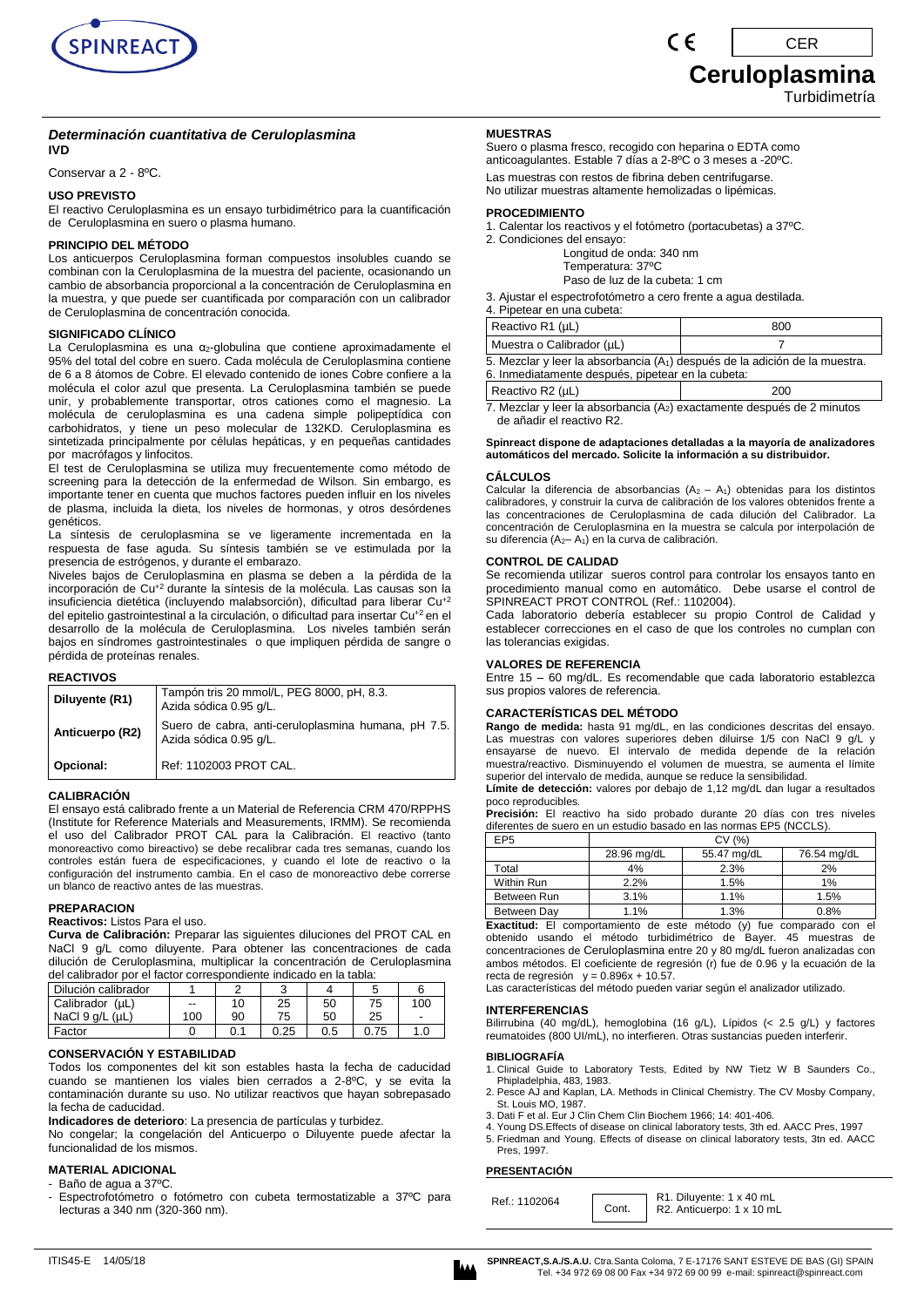

CER

**Céruloplasmine**

Turbidimétrie

# *Détermination quantitative de céruloplasmine*

**IVD**

Conserver à 2 - 8ºC.

#### **UTILISATION PRÉVUE**

Le réactif Céruloplasmine est un essai turbidimétrique pour quantifier la céruloplasmine en sérum ou plasma humain.

# **PRINCIPE DE LA MÉTHODE**

Les anticorps céruloplasmine forment des composés insolubles quand ils sont associés avec la céruloplasmine de l'échantillon du patient, occasionnant un changement d'absorption proportionnel à la concentration de céruloplasmine dans l'échantillon, et qui peut être quantifiée par comparaison avec un calibreur de céruloplasmine de concentration connue.

### **SIGNIFICATION CLINIQUE**

La céruloplasmine est une α<sub>2</sub>-globuline qui contient environ 95% du total du cuivre dans le sérum. Chaque molécule de céruloplasmine contient de 6 à 8 atomes de cuivre. Le contenu élevé de ions cuivre confère à la molécule la couleur bleue qu'elle présente. La céruloplasmine peut également s'unir, et sans doute transporter, d'autres cations comme le magnésium. La molécule de céruloplasmine est une chaîne simple polypeptidique avec glucides, et elle a un poids moléculaire de 132KD. La céruloplasmine est essentiellement synthétisée par les cellules hépatiques, et en petites quantités par les macrophages et les lymphocytes.

Le test de céruloplasmine est très fréquemment utilisé comme méthode de screening pour détecter la maladie de Wilson. Toutefois, il est important de tenir compte que de nombreux facteurs peuvent avoir une influence sur les niveaux de plasma, y compris la diète, les niveaux d'hormones, et d'autres dérèglements génétiques.

La synthèse de céruloplasmine augmente légèrement dans la réponse de la phase aiguë. Sa synthèse est également stimulée par la présence d'œstrogènes, et pendant la grossesse.

Les faibles niveaux de céruloplasmine dans le plasma sont dus à la perte de<br>l'incorporation de Cu+<sup>2</sup> pendant la synthèse de la molécule. Les causes en sont la suffisance diététique (notamment la malabsorption), difficulté à libérer du Cu<sup>+2</sup> de l'épithélium gastro-intestinal dans la circulation, ou difficulté pour insérer le Cu<sup>+2</sup> dans le développement de la molécule de céruloplasmine. Les niveaux seront également faibles dans les syndromes gastro-intestinaux ou qui impliquent la perte de sang ou la perte de protéines rénales.

# **RÉACTIFS**

| Diluant (R1)   | Tampon tris 20 mmol/L, q/L, PEG 8000, pH, 8,3. Azoture<br>de sodium 0,95.            |
|----------------|--------------------------------------------------------------------------------------|
| Anticorps (R2) | Sérum de chèvre, anti-céruloplasmine humaine, pH 7,5.<br>Azoture de sodium 0,95 q/L. |
| En option :    | Réf: 1102003 PROT CAL                                                                |

#### **ÉTALONNAGE**

L'essai est étalonné par rapport à un matériel de référence CRM 470/RPPHS (Institute for Reference Materials and Measurements, IRMM). Il est recommandé d'utiliser le calibreur PROT CAL pour l'étalonnage. Le réactif (aussi bien monoréactif que biréactif) doit être recalibré toutes les trois semaines, quand les contrôles sont en dehors des spécifications, et quand le lot de réactif ou la configuration de l'instrument change. Dans le cas de monoréactif il faut verser un blanc de réactif avant les échantillons.

#### **PRÉPARATION**

# **Réactifs :** Prêts à l'usage.

**Courbe d'étalonnage :** Préparer les dilutions suivantes du PROT CAL en NaCl 9 g/L comme diluant. Pour obtenir les concentrations de chaque dilution de céruloplasmine, multiplier la concentration de céruloplasmine du calibreur par le facteur correspondant indiqué dans le tableau :

| Dilution calibreur |                          |    |      |     |      |                          |  |
|--------------------|--------------------------|----|------|-----|------|--------------------------|--|
| Calibreur (µL)     | $\overline{\phantom{a}}$ | 10 | 25   | 50  | 75   | 100                      |  |
| NaCl 9 g/L (uL)    | 100                      | 90 | 75   | 50  | 25   | $\overline{\phantom{a}}$ |  |
| Facteur            |                          |    | 0.25 | 0.5 | 0.75 | 0, ١                     |  |

#### **CONSERVATION ET STABILITÉ**

Tous les composants du kit sont stables jusqu'à la date d'expiration quand les flacons sont gardés bien fermés à 2-8ºC, et que la contamination est évitée au cours de leur utilisation. Ne pas utiliser de réactifs qui ont dépassé la date d'expiration. **Indicateurs de détérioration :** La présence de particules et de turbidité.

**Ne pas congeler, la congélation de l'anticorps ou du diluant peut affecter leur fonctionnalité.**

# **MATÉRIEL SUPPLÉMENTAIRE**

- Bain d'eau à 37°C.

- Spectrophotomètre ou photomètre avec cuvette thermostabilisable à 37ºC pour des lectures à 340 nm (320-360 nm).

#### **ÉCHANTILLONS**

Sérum ou plasma frais, recueilli avec héparine ou EDTA comme anticoagulants. Stable 7 jours à 2-8°C ou 3 mois à -20°C.

Les échantillons avec des restes de fibrine doivent être centrifugés. Ne pas utiliser d'échantillons fortement hémolysés ou lypémiques.

#### **PROCÉDURE**

- 1. Chauffer les réactifs et le photomètre (porte-cuvettes) à 37°C.
- 2. Conditions de l'essai :
	- Longueur d'onde : 340 nm Température : 37ºC

Passage de lumière de la cuvette: 1 cm

- 3. Régler le spectrophotomètre à zéro par rapport à l'eau distillée.
- 4. Introduire la pipette dans une cuvette

| Réactif $R1$ ( $\mu$ L)                                                            | 800 |  |  |  |  |  |
|------------------------------------------------------------------------------------|-----|--|--|--|--|--|
| Échantillon ou calibreur (µL)                                                      |     |  |  |  |  |  |
| 5. Mélanger et lire l'absorbance (A <sub>1</sub> ) après l'ajout de l'échantillon. |     |  |  |  |  |  |

CE

6. Introduire la pipette dans la cuvette tout de suite après :

| 0. millouding ia pipolio dano la cavollo loui de sulle apres .                                |     |  |  |  |  |  |  |
|-----------------------------------------------------------------------------------------------|-----|--|--|--|--|--|--|
| Réactif R2 (µL)                                                                               | 200 |  |  |  |  |  |  |
| 7. Mélanger et lire l'absorbance (A <sub>2</sub> ) exactement 2 minutes après avoir ajouté le |     |  |  |  |  |  |  |

7. Mélanger et lire l'absorbance (A2) exactement 2 minutes après avoir ajouté le réactif R2.

**Spinreact dispose d'adaptations détaillées à la majorité des analyseur automatiques du marché. Demandez des informations à votre distributeur.**

#### **CALCULS**

Calculer la différence d'absorptions  $(A_2 - A_1)$  obtenues pour les différents calibreurs, et construire la courbe d'étalonnage des valeurs obtenues face aux concentrations de céruloplasmine de chaque dilution du calibreur. La concentration de céruloplasmine dans l'échantillon est calculée par interpolation de sa différence (A<sub>2</sub>– A<sub>1</sub>) dans la courbe d'étalonnage.

#### **CONTRÔLE DE QUALITÉ**

Il est conseillé d'utiliser des sérums de contrôle pour contrôler les essais aussi bien en procédure manuel qu'automatique. Il faut utiliser le contrôle de SPINREACT PROT CONTROL (Réf. : 1102004).

Chaque laboratoire doit établir son propre Contrôle de Qualité et des corrections en cas de non-conformité des contrôles en termes de tolérances exigées.

# **VALEURS DE RÉFÉRENCE**

Entre 15 – 60 mg/dL. Il est conseillé que chaque laboratoire établisse ses propres valeurs de référence.

#### **CARACTÉRISTIQUES DE LA MÉTHODE**

**Gamme de mesure**: jusqu'à 91 mg/dL dans les conditions décrites de l'essai. Les échantillons avec des valeurs supérieures doivent être dilués 1/5 avec NaCI 9 g/L et testés à nouveau. L'intervalle de mesure dépend du rapport échantillon/réactif. En réduisant le volume d'échantillon, on augment la limite supérieure de l'intervalle de mesure, même si la sensibilité est réduite.

Limites de détection: les valeurs en dessous de 1,12 mg/dL entraînent des résultats peu reproductibles.

**Précision** : Le réactif a été testé pendant 20 jours avec trois niveaux de sérum différents dans une étude basée sur les normes EP5 (NCCLS).

| EP <sub>5</sub>     | CV (%)                                    |      |      |  |  |
|---------------------|-------------------------------------------|------|------|--|--|
|                     | 55,47 mg/dL<br>76,54 mg/dL<br>28,96 mg/dL |      |      |  |  |
| Total               | 4%                                        | 2.3% | 2%   |  |  |
| Pendant l'exécution | 2.2%                                      | 1.5% | 1%   |  |  |
| Entre l'exécution   | 3.1%                                      | 1.1% | 1.5% |  |  |
| Entre jours         | 1.1%                                      | 1.3% | 0.8% |  |  |

**Exactitude**: Le comportement de cette méthode (y) a été comparé avec celui obtenu en utilisant la méthode turbidimétrique de Bayer. 45 échantillons de concentrations de Céruloplasmine entre 20 et 80 mg/dL ont été analysés avec chacune des méthodes. Le coefficient de régression (r) a été de 0,96 et l'équation de la droite de régression  $y = 0,896 x - 10,57$ .

Les caractéristiques de la méthode peuvent varier selon l'analyseur utilisé.

#### **INTERFÉRENCES**

Bilirubine (40 mg/dL), hémoglobine (16 g/L), Lipides (2.5 g/L) et facteurs rhumatoïdes (800 UI/mL), n'interfèrent pas. D'autres substances peuvent interférer.

#### **BIBLIOGRAPHIE**

- 1. Clinical Guide to Laboratory Tests, Edited by NW Tietz W B Saunders Co., Philadelphia, 483, 1983.
- 2. Pesce AJ and Kaplan, LA. Methods in Clinical Chemistry. The CV Mosby Company, St. Louis MO, 1987.
- 3. Dati F et al. Eur J Clin Chem Clin Biochem 1966; 14: 401-406.
- 4. Young DS. Effects of disease on clinical laboratory tests, 3th ed. AACC Pres, 1007
- 5. Friedman and Young. Effects of disease on clinical laboratory tests, 3tn ed. AACC Pres, 1997.

# **PRÉSENTATION**

| Réf: 1102064 | Cont. | $\vert$ R1. Diluant : 1 x 40 mL |  |
|--------------|-------|---------------------------------|--|
|              |       | R2. Anticorps: 1 x 10 mL        |  |